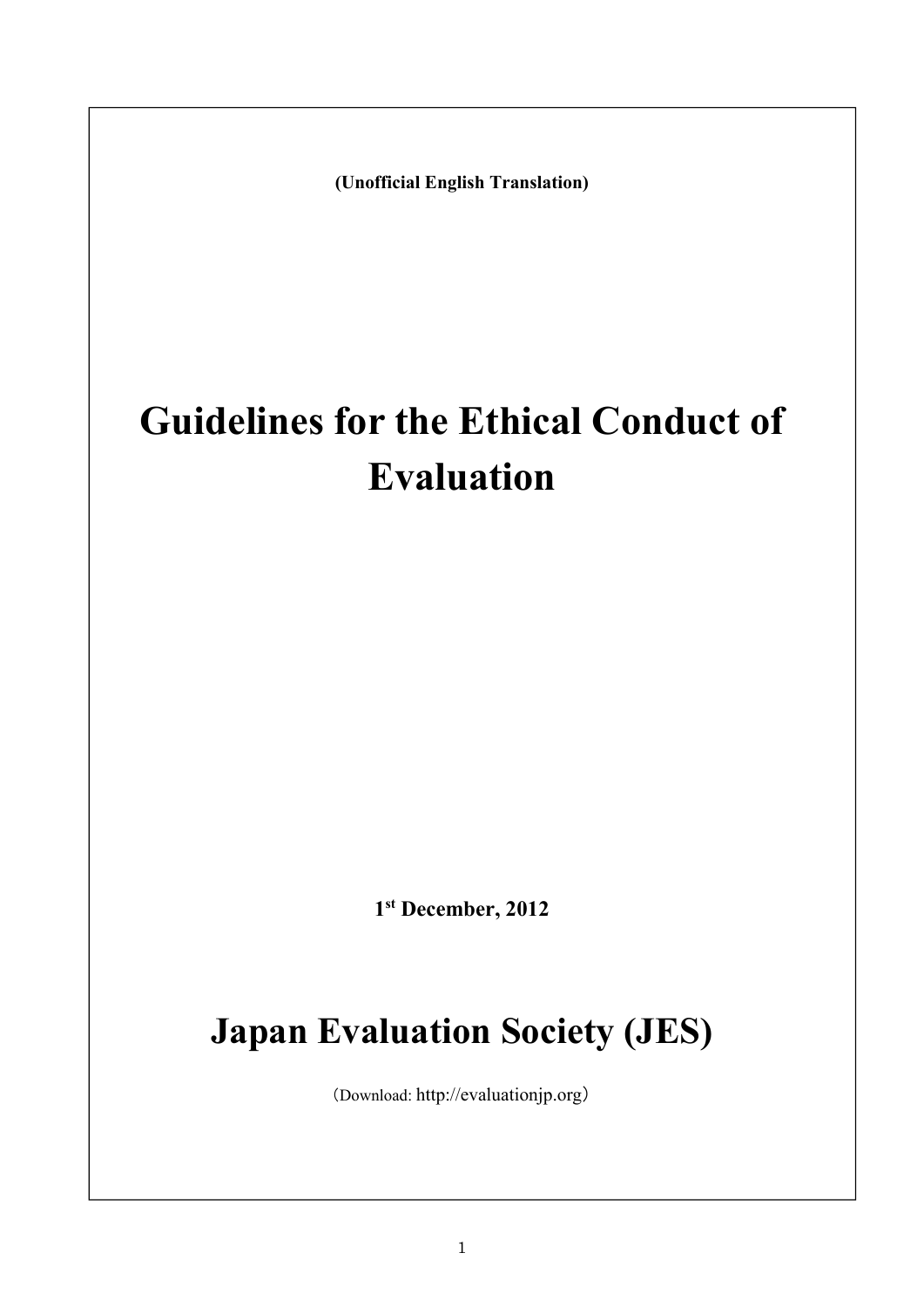## **Background, Relationship between Principles and Codes, and Expected Users**

#### **1. Background and Process of Development**

Most professions such as certified public accountants, lawyers and medical doctors have a code of ethics and ethical principles for establishing their own practical standards. And many evaluation societies in other countries such as American Evaluation Association (AEA), Canadian Evaluation Society (CES), French Evaluation Society (SFE) and Australian Evaluation Society (AES) also have their own ethical codes for evaluators.

In this context, in November 2008, the Board of Japan Evaluation Society decided to create a working group, the Subcommittee of Evaluators' Ethics and Standards (SEES), in order to formulate their own ethical codes. For the purpose of submitting a proposal of ethical codes to the board, the subcommittee started work in January 2009 and had 30 meetings as frequently as once a month until June 2011. During that time, they conducted the following works and steadily advanced the discussion.

- ・Reviewing existing ethical codes and standards of evaluation societies in other countries and of academic research fields,
- ・Reviewing ethical codes of other professions in Japan,
- ・Hearing reports of and discussing practical cases and ethical issues by guest speakers from some evaluation domains,
- ・Conducting surveys to members of the society, and others.

Based on the knowledge obtained by the activities and the discussion conducted in the meetings, SEES proposed the "Principles" at the 11th Annual Conference of the Japan Evaluation Society in November 2010 and the "Codes", which are based on the Principles, at the 8<sup>th</sup> Spring Conference in June 2011. After extended discussion and necessary modification, SEES here proposes the Guidelines for the Ethical Conduct of Evaluation.

The Guidelines need to be constantly revised. Furthermore, they might need to be used with some additional guidelines in consideration of the particularity of each evaluation domain.

#### **2. Relationship between Principles and Codes**

 "Principles" provide certain ethical norms that professions should act in compliance with, while "Codes" (standard procedures) are defined as expected manners in their practice on the basis of professional competence. In many cases of evaluation practices, ethical matters are likely to have deep connections with the procedure, "Codes", but reversely, procedural behaviors based on the "Codes" often need ethical considerations. For this reason, we put together both "Principles" and "Codes" for the Guidelines rather than separate them.

#### **3. Expected Users: Considering the Current Situation in Japan**

Expected primary users of the Guidelines are members of the Japan Evaluation Society. In addition, not only the members but also all of those involved in evaluation in Japan are invited to adopt them. In this light, the action codes are set from both sides of "evaluators" and "commissioners". As well as evaluators being professional and acting ethically, commissioners should be required to understand and respect the expertise and independencies of evaluators. By this means, it is believed that evaluation culture in Japan will develop soundly.

In Japan, internal evaluation, which is conducted by internal staff within organizations, is mainstream with the exception of some domains. In particular, for various reasons such as budget and manpower, there are many self-inspection evaluations by staff themselves who operate the projects and programs in our country. In this type, evaluators can frequently face and struggle with ethical problems. Because of these situations in Japan, it is expected that those involved in internal evaluation as much as possible refer to the Guidelines.

The Guidelines are proposed for the purpose of making both internal and external evaluations to contribute to sound development of our society and institutions. For violation of the Guidelines, however, there are not any warnings or penal regulations.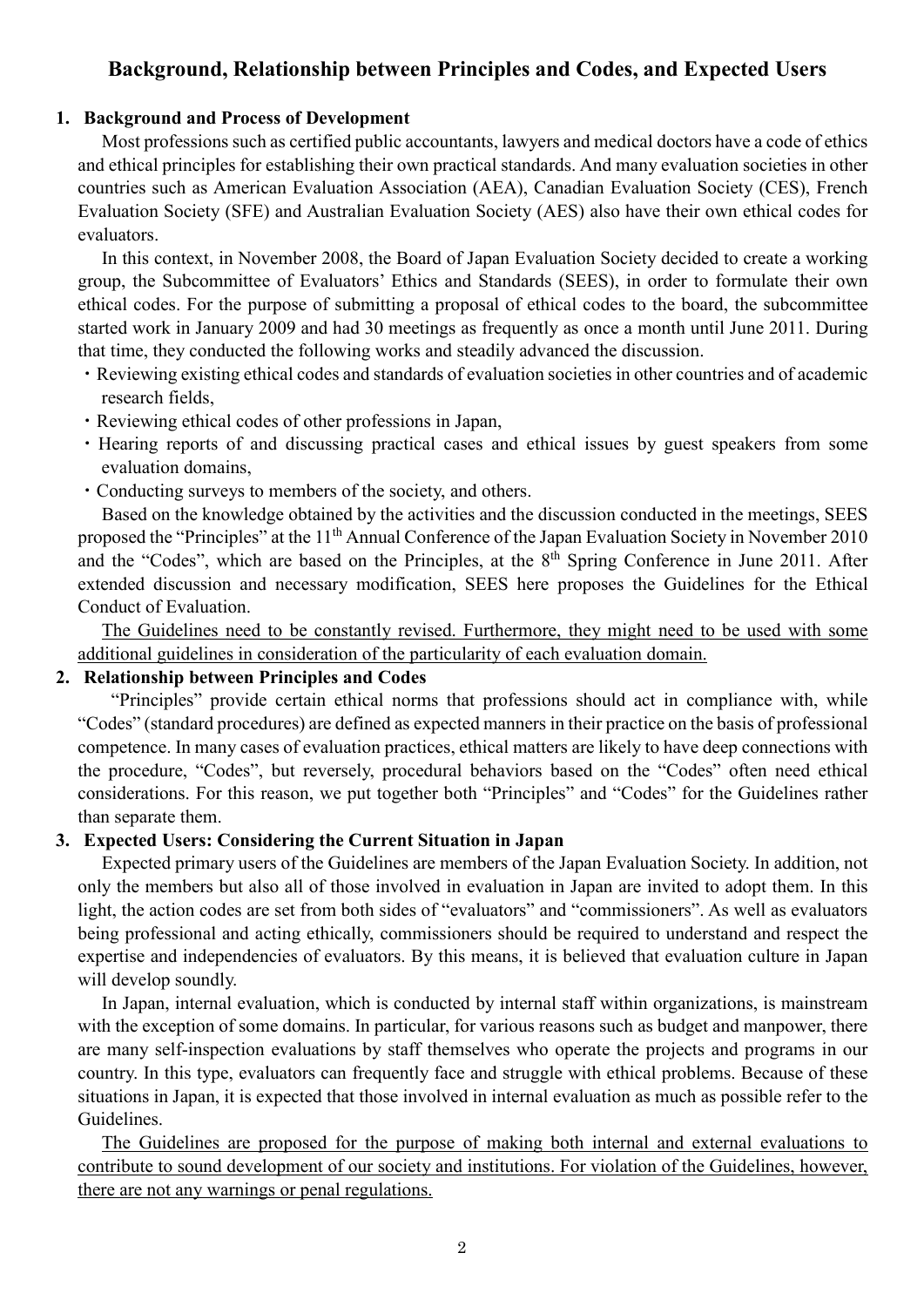## **Guidelines for the Ethical Conduct of Evaluations**

## 【**Preface**】

The mission of evaluation of social intervention activities (which include various levels like policy, programs and projects) is to pursue ideal development of the society and institutions within the society through improvement of their activities and increase in accountability.

 In order to achieve this mission, evaluators should apply professional methods for factual identification and then value determination by proposing clear evaluative criteria and standards while respecting people's dignity and from an independent and fair standpoint.

Also in order to achieve this mission, commissioners of evaluation should respect evaluation results generated by fair procedures and they are requested to utilize those results for improvement of programs/projects, organizations and society as a whole.

However, due to (i) relatively short history of evaluation on social intervention activities in Japan, (ii) shallow understanding and skills of evaluation, and (iii) conflict of interest and ethics in actual evaluation cases, it is frequently observed that missions, function and utility of evaluation have been long spoiled and even damaged in Japan.

In order to cope with those serious situations, the Japan Evaluation Society prepared a set of ethical codes of evaluation which aim to (i) encourage truly useful evaluation for the society, (ii) promote evaluation culture accepting evaluation results as common practice; and (iii) request those involved with evaluation to owe responsibility to social welfare. In addition, the Japan Evaluation Society prepared a set of standardized evaluation procedures for contributing to improvement of evaluation skills and knowledge. These Guidelines for the Ethical Conduct of Evaluations consist of those two parts (ethical codes and generalized evaluation procedure).

It is expected that each person involved with evaluation will contribute to (i) promotion of evaluation culture in Japanese society, (ii) self-improvement of evaluation skills, and (iii) training of the next generation of evaluators by referring to these Guidelines and practicing them.

One caution is that it is difficult to make a set of rigorously unified standards across various areas. Thus these Guidelines offer only a commonly acceptable set of standards, and it is expected for each one involved with evaluation to think independently and autonomously based on the spirit of these guidelines to cope with respective cases of evaluation.

#### Definition of Key Words

#### Evaluation: Evaluation:

Evaluation is to (i) identify facts based on relevant information and (ii) determine their value based on clearly defined criteria and standards, and thereby (iii) improve social interventions and contribute to accountability.

#### Evaluators:

Evaluators are those who actually implement evaluation. They have responsibility for evaluation conclusions, but they are not responsible for either decisions made based on their evaluation conclusions or results caused by those decisions.

#### Commissioners:

Commissioners are those who (i) commission evaluations to evaluators, (ii) receive evaluation conclusions, and (iii) use evaluation conclusions for decision-making. They include not only "commissioners" who commission evaluation to third party persons ("external evaluation" ) but also those who order evaluations to persons who belong to the same organization ("internal evaluation").

#### Those involved in evaluation:

Those involved in evaluation include both evaluators and commissioners as defined above.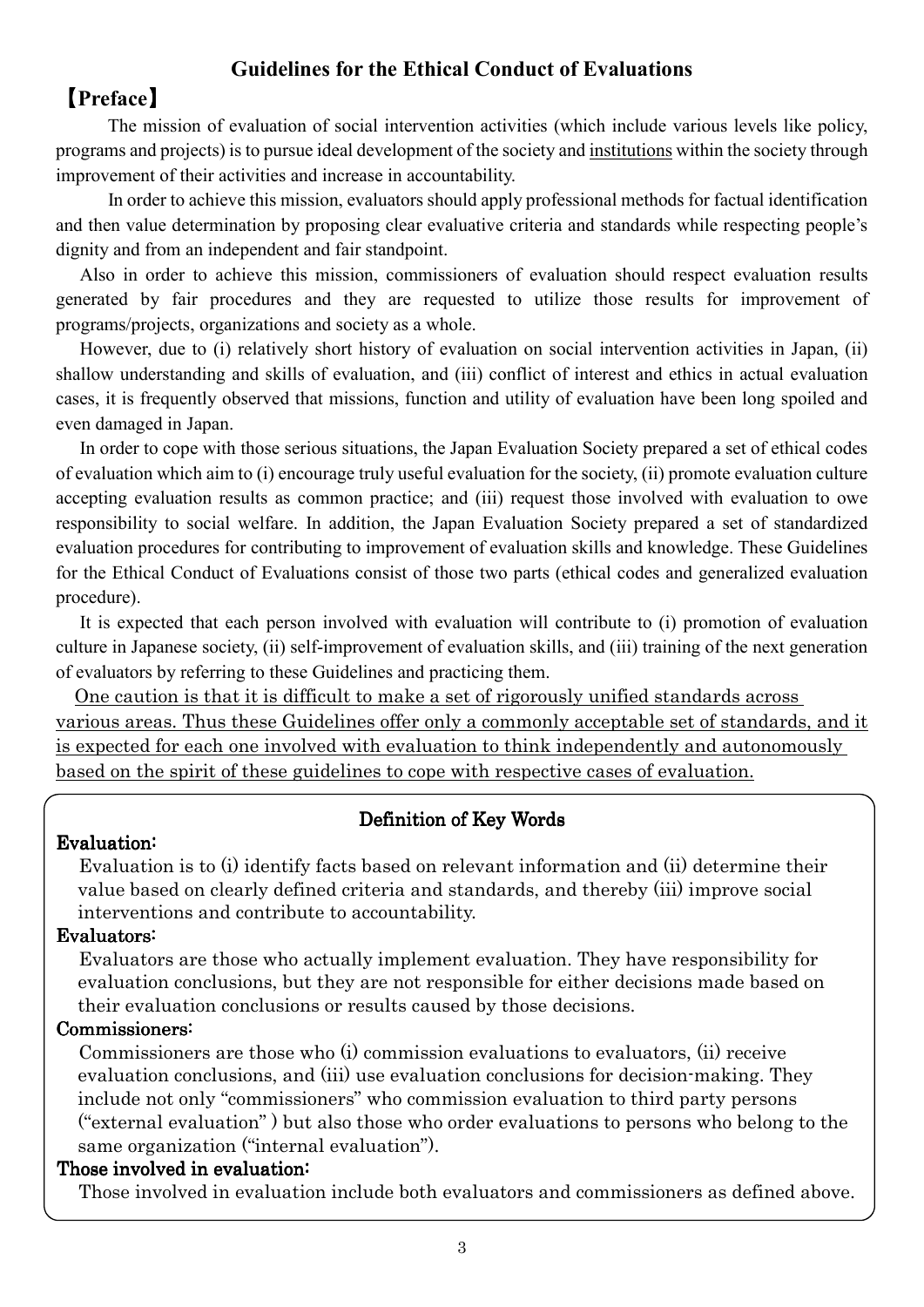## 【**The Principles**】

The principles show the general basis with which those involved in evaluation should comply. They consist of seven principles, four principles on ethics and three principles on methodologies:

(Principles on Ethics)

## **1. Responsibilities for General and Public Welfare**

Those involved in evaluation have obligations to contribute to not only certain people but also general and public welfare through evaluation.

## **2. Integrity**

Those involved in evaluation shall conduct their duties with integrity and fairness in all processes of evaluation.

## **3. Respect for People**

Those involved in evaluation shall give sensible consideration to the cultural and social background of various people relevant to evaluation including informants and beneficiaries and respect their safety and self-worth.

## **4. Independence**

Those involved in evaluation shall remove pressures to jeopardize objectivity of evaluation and value independency of stakeholders, in particular that of evaluators.

## (Principles on Methodologies)

## **5. Systematic Inquiry**

Those involved in evaluation shall carry out any evaluation by systematic and databased methods.

## **6. Utility**

Those involved in evaluation shall design evaluation, conduct research and report in order to provide valuable evaluative information to those who utilize evaluation results for decision-making.

## **7. Competence**

Those involved in evaluation shall possess professional competence required for evaluation and strive to improve their competence.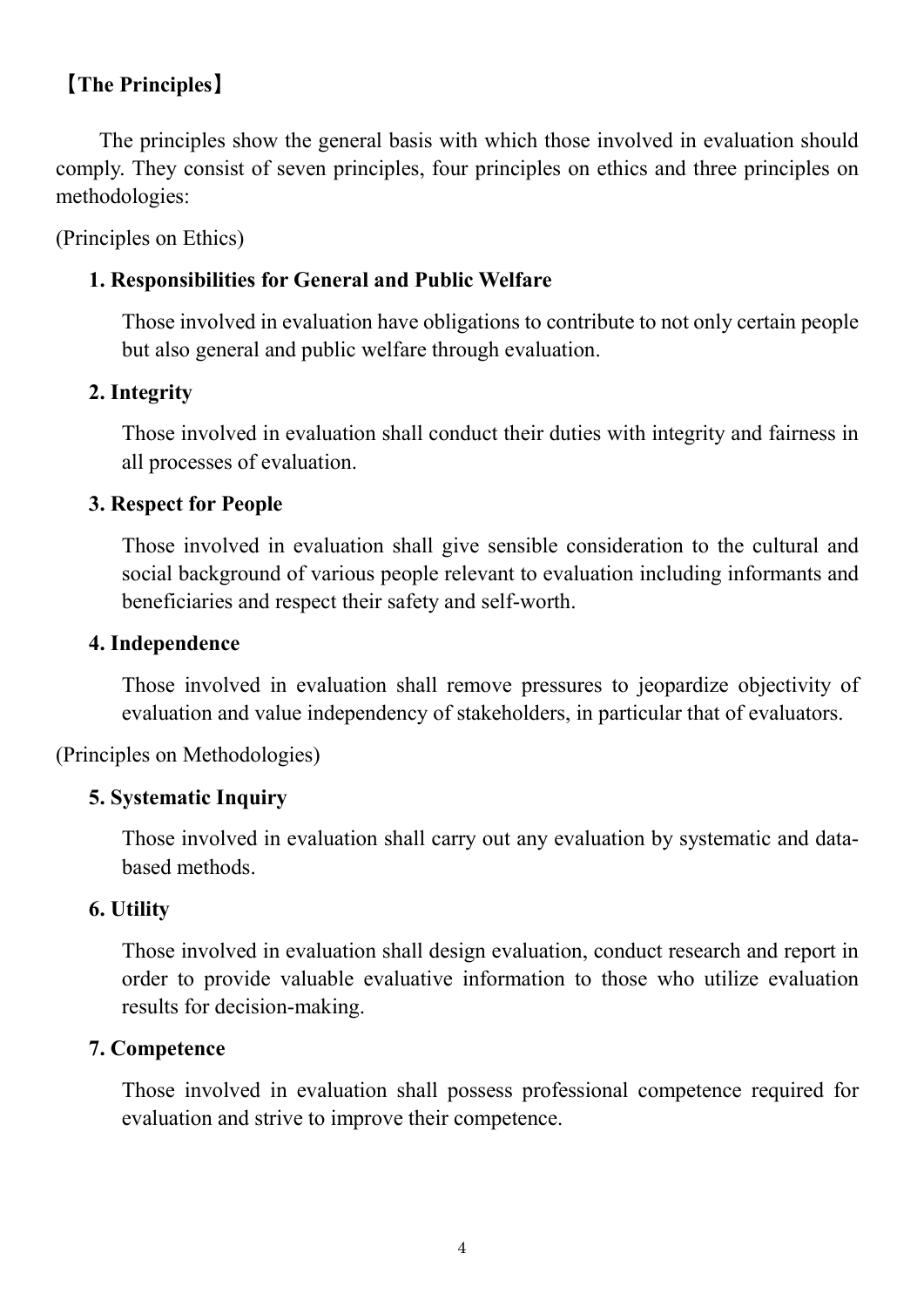## 【**The Codes**】

The codes are organized in four phases (i) commissioning and preparing evaluation, (ii) conducting evaluation,(iii) reporting the results of evaluation and (iv) utilizing the results of evaluation. As evaluators and commissioners have different roles and functions in each phase, relative importance of principles and the nature of ethical issues which stakeholders face vary across the phases. For this reason, the codes are presented by phase.

In order to show whom a code aims at, each code begins with

"Evaluators", "Commissioners" and "Those involved in evaluation", which includes both of them, and clearly expresses actors. In the case that actors cannot not be clearly defined for internal evaluation and self-evaluation, codes for "Evaluators" and "Those involved in evaluation" are employed primarily.

#### **(1) Preparation and Planning phase**

This phase is a very initial stage for (i) making a "contract" which agrees the overall framework of evaluation if it is external evaluation and (ii) deciding basic directions of overall framework if it is internal evaluation.

(Responsibilities for general and public welfare)

 $\blacklozenge$  Evaluators shall take responsibility of general and public welfare when they negotiate with their commissioners about objectives, extent of evaluation works, selection and limitation of evaluation methods, utilization and release of evaluation results and conditions of evaluation including budget and other necessary conditions.

(Integrity)

- ♦Evaluators shall disclose any relation of interest with commissioners even if it is not requested. Prospective interests include: contract of employment by commissioners, commission to program and project to be evaluated (sometimes, policy is included).
- ♦Evaluators shall make effort to minimize misunderstanding by sincere negotiation about conditions of evaluation work with commissioners.

(Respect for people)

♦Evaluators shall take opinions of stakeholders who might be affected by evaluation results into consideration in the limitation that such consideration does not lose general and public interest.

(Independence)

- ♦Evaluators shall not accept evaluation work in case it is considered as "conflict of interest".
- ♦Commissioners shall clarify the relationships that cannot be accepted including conflict of interest and include those relationships as one of criteria for selection of evaluators.
- ♦It is preferable for commissioners to conduct external evaluation if the purpose of the evaluation is to implement accountability. However, in case that it is difficult to conduct external evaluation for all cases, commissioners shall scrutinize and select some certain cases for external evaluation by setting a certain criteria based on size of budget, importance of cases and other factors.
- ♦ Entertainment, gifts and remuneration among those involved in evaluations shall be within the limitation of common sense. Especially, it should be considered that burden of entertainment (regardless of monetary and nonmonetary terms) owed among evaluators and commissioners should be the same level.

(Systematic Inquiry)

- ♦Evaluators shall make clear agreement in advance with commissioners in terms of the extent of evaluation work, budget and implementation schedule in order to achieve the objectives of evaluation.
- ♦Evaluators shall make clear agreement in advance with commissioners in terms of preservation of evidence documents, security of personal information, attribution of deliverables and so on in order to secure objectivity of evaluation by employing multiple methods of evaluation and multiple sources of information.

(Utility)

- ♦Commissioners shall clearly set objectives of evaluation, utilization of evaluation results and disclosure of evaluation results. Thus, commissioners shall review the past approaches of utilization and examine more effective approach prior to the start of evaluation work.
- ♦Evaluators shall agree the objectives of evaluation with commissioners prior to the start of evaluation work. In case that the objectives are not clear enough, evaluators shall assist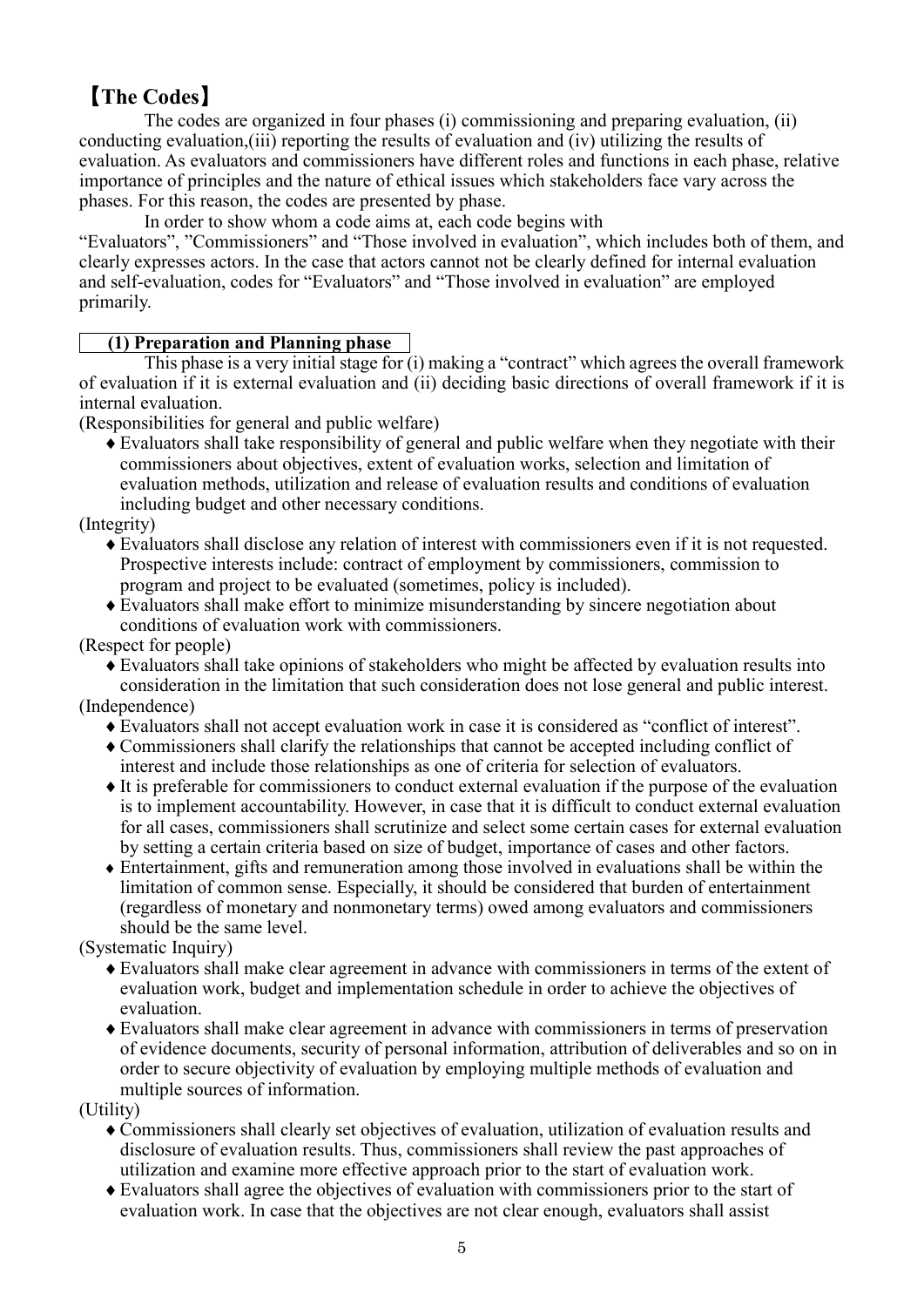commissioners to identify appropriate objectives by providing advice.

♦In case that evaluators should set objectives of evaluations (e.g., self-evaluation at schools, notfor-profit organizations and other public aided projects), evaluators shall clearly set objectives of evaluation, utilization and disclosure procedure of evaluation results prior to the start of evaluation work.

(Competence)

- ♦Commissioners shall make clear necessary skills of evaluation to meet objectives of the evaluation and include those skills as one of the criteria for selection of evaluators.
- ♦Evaluators shall have the necessary skills to implement the evaluation assigned.

#### **(2) Implementation Phase (Framework of Evaluation, Data Gathering and Analysis)**

This phase is to form the framework of evaluation, collect and analyze the data in order to identify the facts.

(Responsibilities for general and public welfare)

♦Evaluators shall report to the evaluation client in a prompt manner in so far as no violation of rights arise among stakeholders when any serious bottleneck is recognized from a social and public viewpoint related to the respondents to a survey in the course of evaluation process.

(Integrity)

- ♦Evaluators shall be sincere in dealing with respondents to a survey. Evaluators shall listen acidly and struggle to be convinced if there is any doubt or criticism related to the survey.
- ♦Evaluators shall handle data taken during survey with integrity, shall not do any counterfeiting, forgery and falsification of such data.
- ♦Evaluators shall report the limit to the evaluation client if the necessary competency for conducting the evaluation exceeds their own ability.

(Respect for the people)

- ♦Evaluators shall design and conduct the evaluation giving sincere consideration to the rights and welfare of minorities related to the survey, e.g., taking the effects into consideration due to the difference of thought and creed, gender, affinity orientation, age, place of origin, culture, religion, ethnics, with or without handicap, family structure and others.
- ♦ Evaluators shall give sincere consideration to protection of privileged communication, respect to the rights of respondents to a survey and others.
- ♦Evaluators shall give highest consideration to conservation of social and organizational position, and reduction of physical and psychological burdens of respondents to a survey. Especially such considerations shall be paid to respondent sto a survey for speaking out freely without any organizational pressure.
- ♦Evaluators shall explain to respondents to a survey in advance by document or orally and get approval for the survey as a general rule. Such explanation in advance shall include matters such as objective of survey, commissioners of the evaluation, possible risks and burden, usage of data, manner of disclosure, manner of personal information control and others.

(Independence)

- ♦Evaluators shall collect and analyze the data taking an independent stance from stakeholders related to the evaluation.
- ♦Commissioners of the evaluation shall secure necessary independence of evaluators, e.g. to secure access to respondents to a survey, data and information to a satisfactory extent.

(Systematic Inquiry)

- ♦Evaluators shall provide the most appropriate technical level regarding collection and analysis of the data for determination of facts.
- ♦Evaluators shall explain properly to commissioners of the evaluation related to their own duty on methodology of collection and analysis of the data and its constraints.
- ♦Evaluators shall collect information from separate data sources and analyze it from many angles.
- ♦Evaluators shall control stringently the storage and disposal of all information collected not only during the survey but also after the survey. Furthermore, the following records, such as sources of information, information-gathering procedures, information-gathering circumstances and preparation process shall be stored. And such data and information shall be disposed under an accord with commissioners of the evaluation at the appropriate time.
- ♦Evaluators shall maximize the effort to prevent from defaulting to make clear the concept of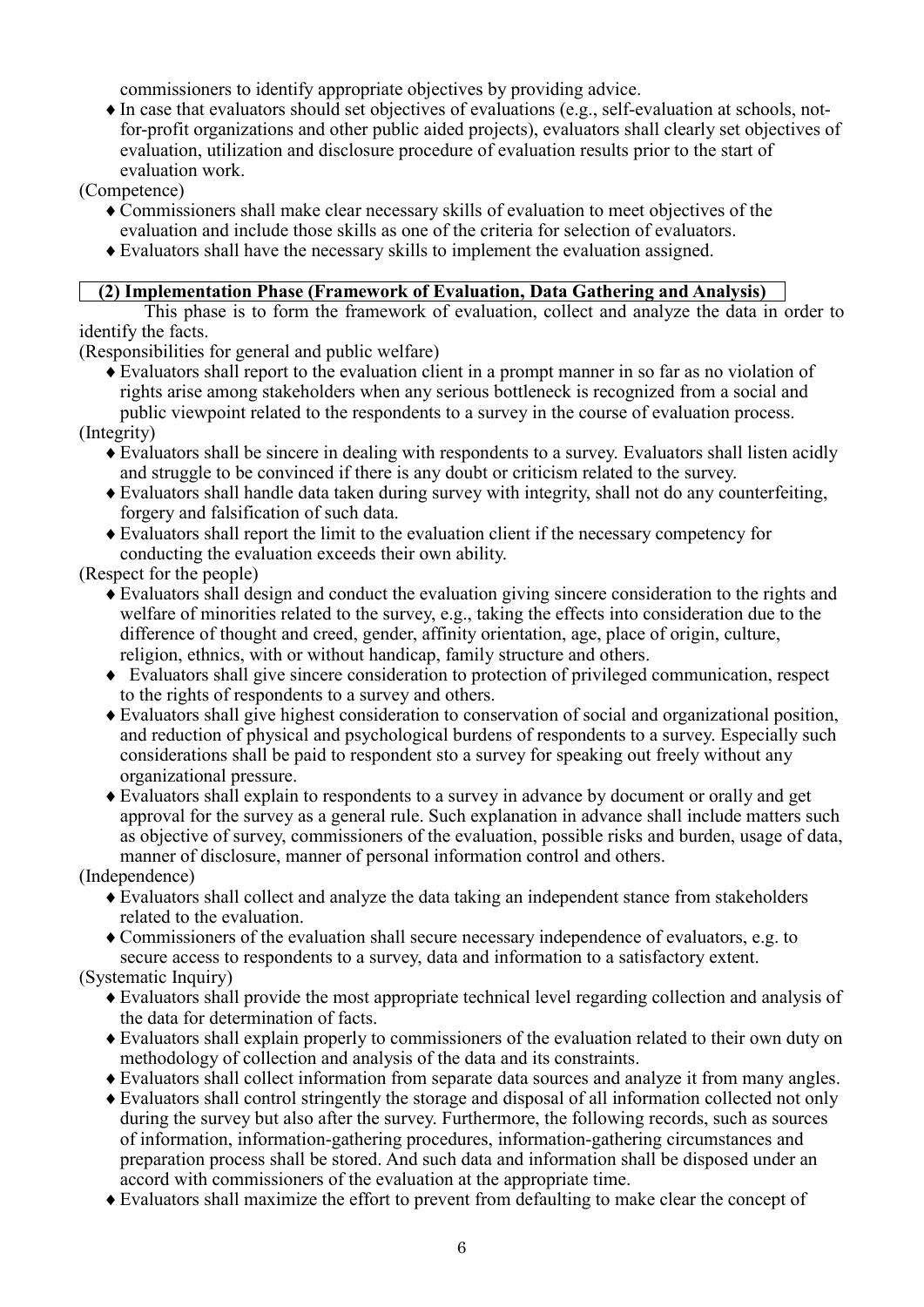values of stakeholders.

(Utility)

- ♦Evaluators shall design the framework of evaluation which specifies various stakeholders and provides useful information related to the decision making by such stakeholders and other needs.
- ♦Evaluators shall judge carefully whether the benefits of evaluation survey implementation take priority to the risks and disadvantages for respondents from the survey.
- ♦Evaluators shall make the survey methodology practical and efficient taking the balance between implementation cost of systematic survey and benefit level expected of the evaluation into consideration.

(Competence)

- ♦Evaluators shall have necessary competence for survey implementation, such as professional knowledge, expertise and experience.
- ♦If evaluators have any lack of a part of necessary competence for survey implementation, such as professional knowledge, expertise and experience, proper advice and assistance shall be obtained from the other expert. As the lack of competence is not fulfilled, evaluators shall turn down the participation to the survey implementation.
- ♦Evaluators shall never cease trying to maintain and improve the competence.

#### **(3) Reporting phase**

 This is the phase to draw on the evaluation results and consolidate them into the written report.

(Responsibilities for General and Public Welfare)

♦Evaluators, in terms of drawing on the evaluation results and writing the reports, shall take into account the view of, not only certain people, but also all those stakeholders, in order to fulfill their responsibilities for general and public welfare.

(Integrity)

- ♦Evaluators shall faithfully state the evaluation results into the written report. Particularly, they should not distort the evaluation results by personal feelings or any bias from their own standpoints.
- ♦Those involved in the evaluation shall disclose the source of finance for relative evaluations in the written report.

(Respect for People)

- ♦Evaluators, in terms of drawing on the evaluation results, shall give sufficient consideration to the benefits of all stakeholders not to jeopardize the integrity to some degree, and eliminate the possibilities of causing unnecessary risks to them.
- ♦Evaluators, in terms of writing the report, shall give sensible consideration to maintain the dignity of stakeholders, recognizing the potential problems that may endanger the benefit of certain stakeholders.
- ♦Evaluators, in terms of writing the report so as to the implementation process of evaluation, shall give sensible consideration to handling the personal information of stakeholders. At the same time, they shall acknowledge the contribution of all those cooperating in the evaluation study.
- ♦Commissioners shall closely examine the evaluation report with the intention of fulfilling their obligations, and shall give sufficient consideration to the benefits of all stakeholders and their personal information involved in the evaluation.

(Independence)

- ♦Evaluators shall independently prepare the evaluation reports independent from any potential pressures of stakeholders.
- ♦Commissioners shall respect the independence of evaluators who prepare the evaluation report, and they shall sincerely acknowledge the evaluation results provided by the evaluators.
- ♦Commissioners and evaluators shall give sufficient time to independently discuss the value judgment determined by the evaluators, so that both parties come to an agreement.
- ♦The evaluation results agreed upon by commissioners and evaluators shall not be revised without the permission of both parties. If both parties do not come to an agreement, it is recommended that the opinions of both parties should be stated in the report.

(Systematic Inquiry)